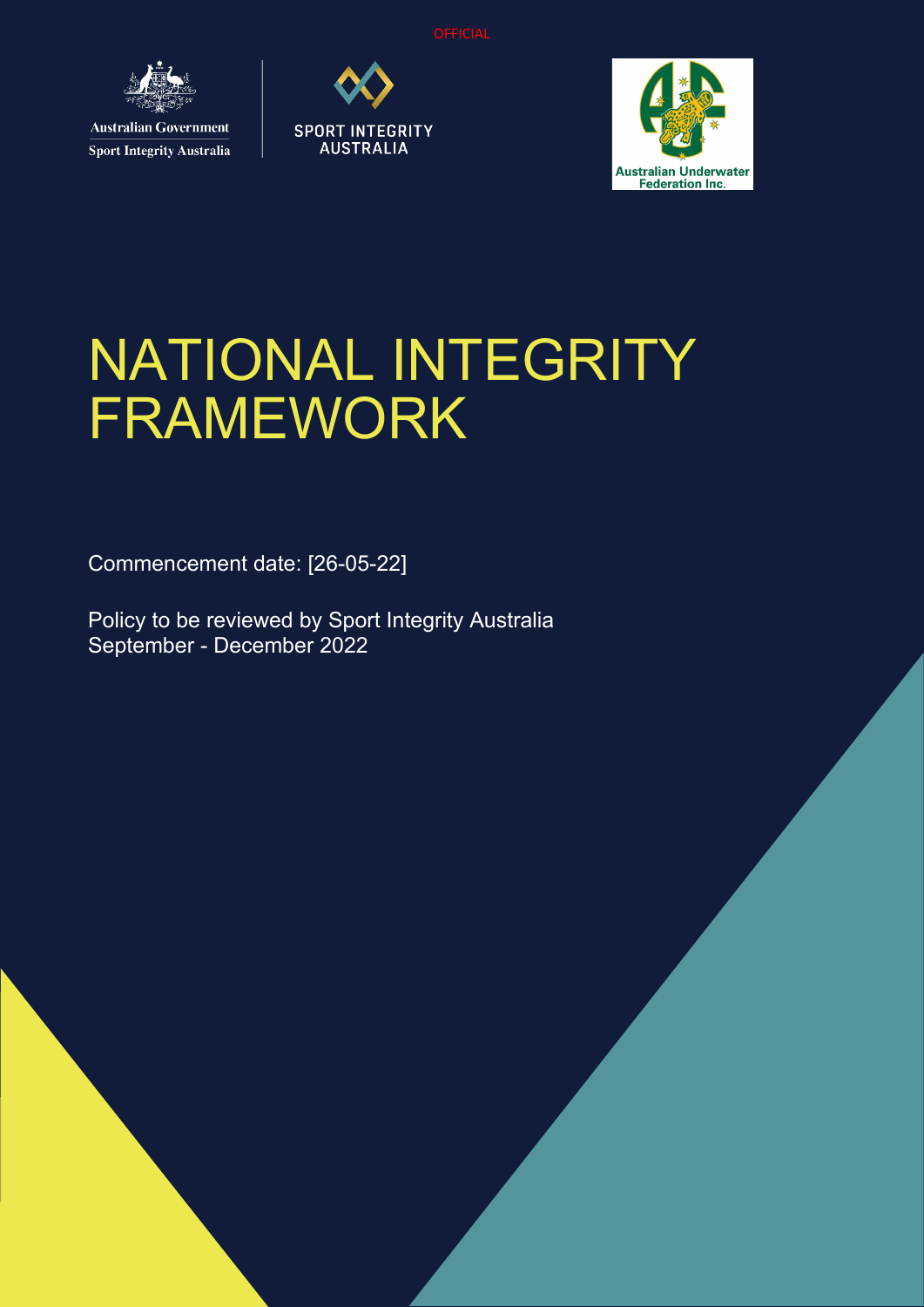# **TABLE OF CONTENTS**

| 1.  | <b>Background</b>                                                         | 3              |
|-----|---------------------------------------------------------------------------|----------------|
| 1.1 | Introduction                                                              | 3              |
| 1.2 | Definitions                                                               | 3              |
| 2.  | <b>Jurisdiction</b>                                                       | 5              |
| 2.1 | Who the Framework applies to                                              | 5              |
| 3.  | <b>Scope</b>                                                              | 6              |
| 3.1 | Scope                                                                     | 6              |
| 4.  | <b>Prohibited Conduct</b>                                                 | 6              |
| 4.1 | <b>Prohibited Conduct</b>                                                 | 6              |
| 4.2 | <b>Additional matters</b>                                                 | 7              |
| 5.  | The Australian Underwater Federation's Responsibility to Manage Framework | 7              |
| 5.1 | Responsibility for the management of the Framework                        | $\overline{7}$ |
| 5.2 | National Integrity Manager                                                | 7              |
| 5.3 | <b>Complaints Manager</b>                                                 | 8              |
| 5.4 | Reporting to Sport Integrity Australia                                    | 8              |
| 5.5 | Education                                                                 | 8              |
| 5.6 | Recruitment of Employees and Volunteers                                   | 8              |
| 6.  | <b>Additional Responsibilities</b>                                        | 8              |
| 6.1 | Relevant Organisation responsibilities                                    | 8              |
| 6.2 | Relevant Person responsibilities                                          | 9              |
| 7.  | <b>Complaints, Disputes &amp; Discipline Policy</b>                       | 9              |
| 8.  | <b>Interpretation &amp; Other Information</b>                             | 9              |
| 8.1 | Application and Commencement                                              | 9              |
| 8.2 | Amendment                                                                 | 9              |
| 8.3 | Inconsistency                                                             | 9              |
| 8.4 | Interpretation                                                            | 9              |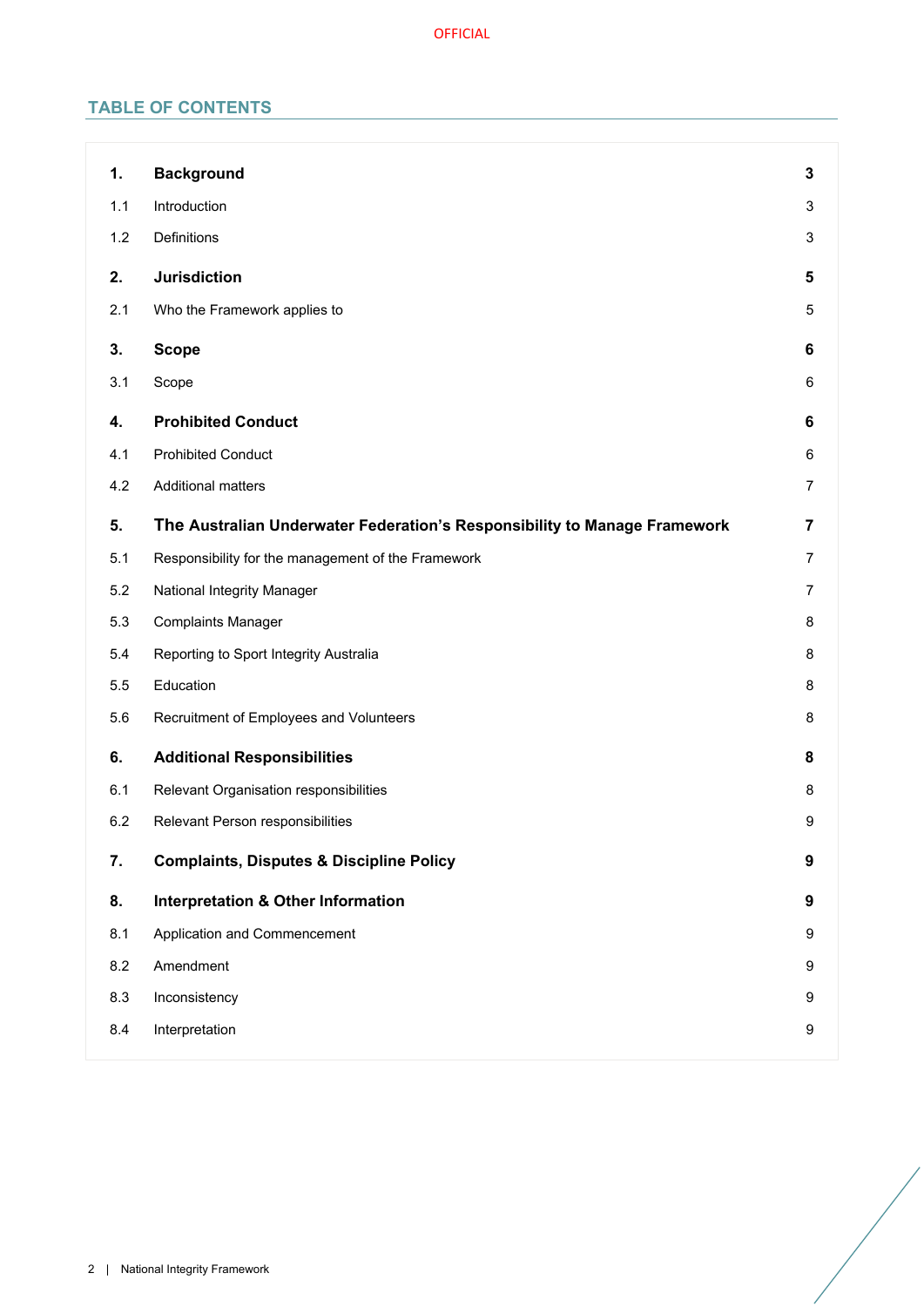# <span id="page-2-0"></span>**1. Background**

# <span id="page-2-1"></span>**1.1 Introduction**

- (a) The Australian Underwater Federation National Integrity Framework applies to all Activities organised or authorised by Australian Underwater Federation or a Member Organisation and will be adopted in full by each Sport Organisation.
- (b) Sports integrity means the manifestation of the ethics and values that promote community confidence in sport. Threats to the integrity of sport includes the:
	- (i) manipulation of sporting competitions;
	- (ii) improper use of drugs and medicine in sport;
	- (iii) abuse of children and other persons in a sporting environment; and
	- (iv) failure to protect Members and other persons in a sporting environment, from bullying, intimidation, discrimination, or harassment.
- (c) The Australian Underwater Federation seeks to take a proactive approach to mitigate the integrity threats to Sport in Australia and to provide a safe, fair, and trustworthy environment for all Participants at all levels of Sport.
- (d) The National Integrity Framework is one of Australian Underwater Federation's responses to the threats to the integrity of Sport and sets out the broad expectations for the conduct of all Participants in Sport, including procedures for managing, reporting, investigating and determining potential breaches of its Integrity Policies.

#### <span id="page-2-2"></span>**1.2 Definitions**

In the National Integrity Framework, the following words have the corresponding meaning:

**Activity** means a Sport contest, match, competition, event, or activity (including training), whether on a one-off basis or as part of a series, league, or competition, sanctioned or organised by the Australian Underwater Federation or a Sport Organisation.

**Administrators** – **see 'Participant'.**

**Athletes** – **see 'Participant'.**

#### **Authorised Provider – see 'Relevant Organisation'.**

**Board** means the board of the Australian Underwater Federation

**CEO** means the chief executive officer of Australian Underwater Federation as appointed from time to time.

**Child** or **Children** means a child or young person, or two or more children or young persons, who is or are under the age of 18 years.

#### **Club – see 'Relevant Organisation'.**

#### **Coaches** – **see 'Participant'.**

**Complaints, Disputes & Discipline Policy (CDPP)** means the policy adopted by the Australian Underwater Federation under this Framework, for the handling and resolution of Complaints regarding Prohibited Conduct.

**Contractor** means any person or organisation engaged to provide services for or on behalf of the Australian Underwater Federation or a Sport Organisation, and includes agents, advisers, and subcontractors of the Australian Underwater Federation or a Sport Organisation and employees, officers, volunteers, and agents of a contractor or subcontractor.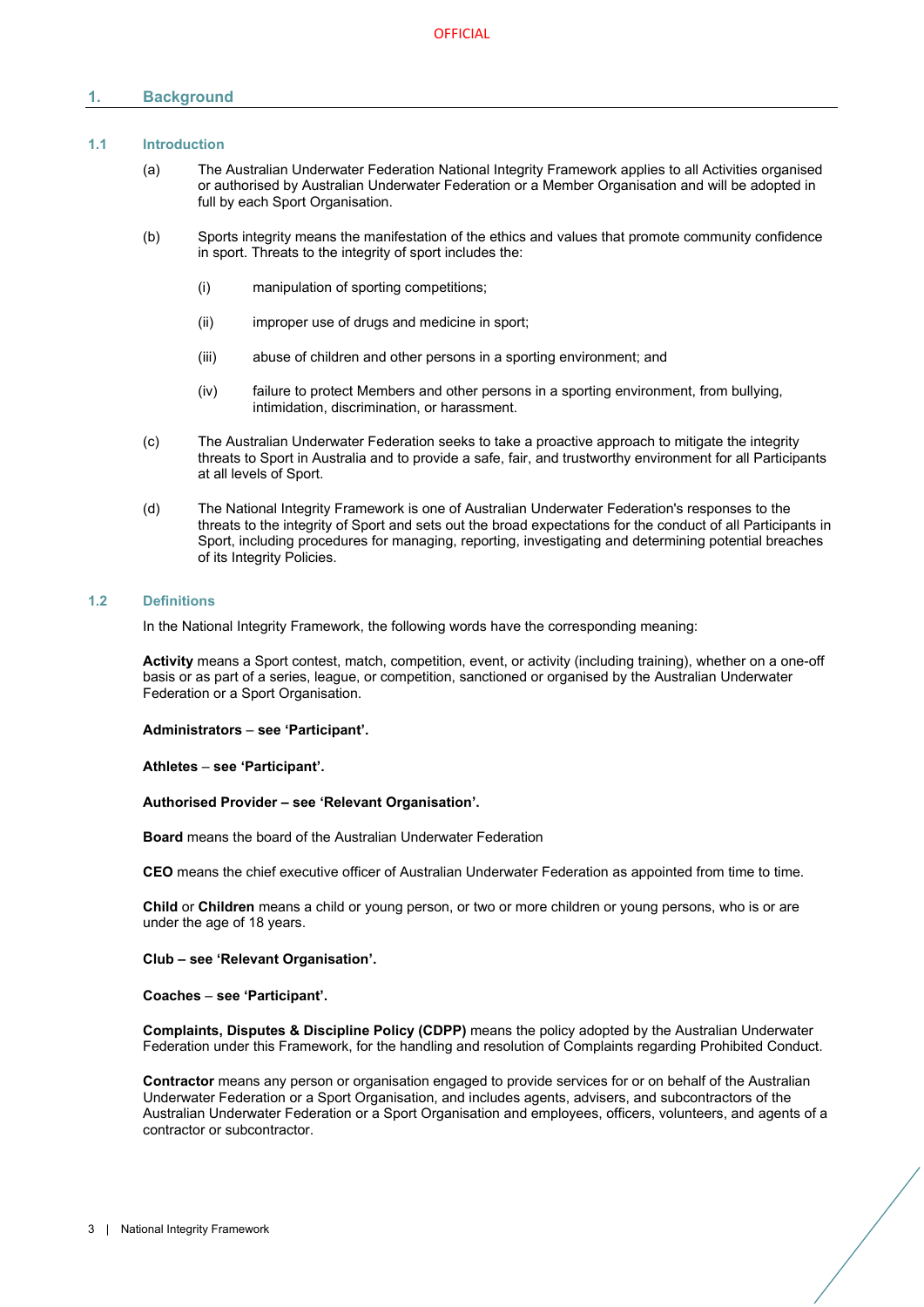**Disciplinary Measures** means any Provisional Action taken or Sanction imposed under the Complaints, Disputes and Discipline Policy, as defined in that policy.

**Employee** means a person employed by Australian Underwater Federation or a Sport Organisation.

**Framework** means this National Integrity Framework document, including any schedules and annexures.

**Integrity Policy** means the following Australian Underwater Federation sports integrity-related policies adopted under this Framework:

- (a) This Framework document;
- (b) Child Safeguarding Policy;
- (c) Competition Manipulation and Sport Wagering Policy;
- (d) Improper Use of Drugs and Medicine Policy;
- (e) Member Protection Policy; and
- (f) Complaints, Disputes and Discipline Policy.

#### **Individual Member** – **see 'Member'.**

**Integrity Unit** means the Australian Underwater Federation's national integrity unit, as established under clause [5.1.](#page-6-2)

**Member** means a member of the Australian Underwater Federation or a Sport Organisation under its constitution, including:

- (a) **Member Organisations**, which means each company or incorporated association that is a member of the Australian Underwater Federation including each:
	- (i) State, territory, and club Member; and
	- (ii) affiliate that is a member of a State and Territory Member.
- (b) **Individual Members**, which means individuals who are individuals registered with a Member **Organisation**

# **Member Organisations** – **see 'Member'.**

**National Integrity Manager** means the person responsible for Australian Underwater Federation's Integrity Unit and for the implementation, management, reporting and review of this Framework.

#### **Officials** – **see 'Participant'**.

#### **Participant** means:

- (a) Athletes who are registered with or entitled to participate in a Sport Organisation or an Australian Underwater Federation Activity
- (b) Coaches appointed to train an Athlete or Team in a Sport Organisation or Australian Underwater Federation Activity
- (c) Administrators who have a role in the administration or operation of a Sport Organisation or the Australian Underwater Federation including owners, directors, committee members or other persons
- (d) Officials including referees, umpires, technical officials, or other officials appointed by a Sport Organisation, Australian Underwater Federation or any league, competition, series, Club or Team sanctioned by the Australian Underwater Federation.
- (e) Support Personnel who are appointed in a professional or voluntary capacity by a Sport Organisation, Australian Underwater Federation or any league, competition, series, Club or Team sanctioned by the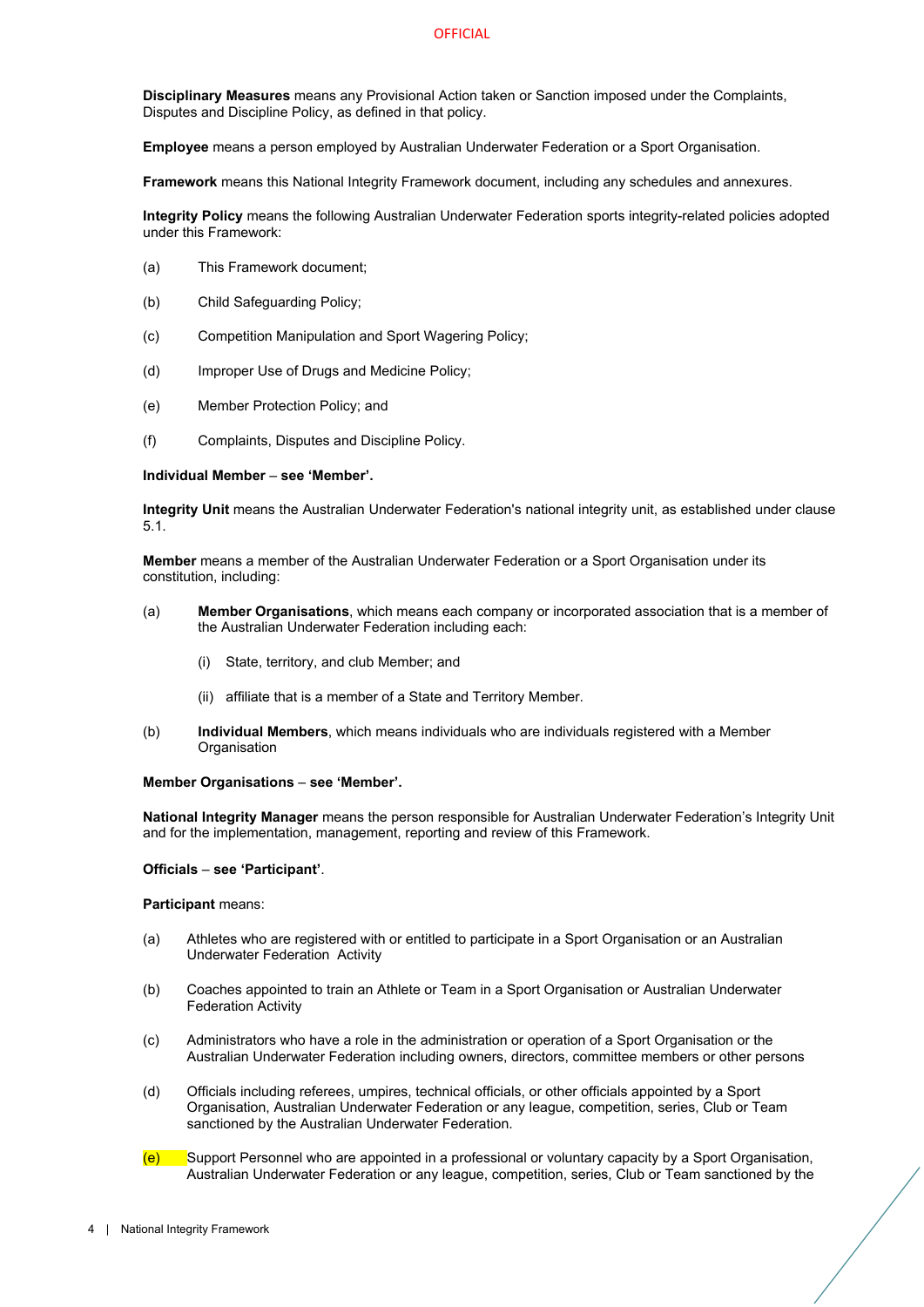#### **OFFICIAL**

Australian Underwater Federation including sports science sports medicine personnel, team managers, agents, selectors, and team staff members.

**Prohibited Conduct** means the conduct proscribed by this Framework and the Integrity Policies.

**Relevant Organisation** means any of the following organisations:

- (a) Australian Underwater Federation
- **(b) Member Organisation see 'Member'.**
- (c) **Sport Organisation**, which means and includes:
	- (i) **Member Organisations** see 'Member';
	- (ii) **Clubs**, which means any club that enters a Team to participate in an Activity; and
	- (iii) **Authorised Providers**, which means any non-Member organisations authorised to conduct Activities sanctioned by the Australian Underwater Federation or a Member Organisation;
- (d) **Team**, which means a collection or squad of athletes who compete and/or train in Sport and/or the Activity; and
- (e) Any other organisation who has agreed to be bound by this Framework/the Integrity Policies.

**Relevant Person** means any of the following persons:

- (a) **Individual Member see 'Member'**;
- (b) **Participant;**
- (c) **Employee;**
- (d) **Contractor;**
- (e) **Volunteer**, which means any person engaged by the Australian Underwater Federation or a Sport Organisation in any capacity who is not otherwise an Employee or Contractor, including directors and office holders, coaches, officials, administrators and team and support personnel; and
- (f) Any other individual who has agreed to be bound by this Framework/the Integrity Policies.

**Sport** means all the sports that are governed by the Australian Underwater Federation and CMAS from time to time.

**Sport Organisation** – **see 'Relevant Organisation'.**

**Support Personnel** – **see 'Participant'.**

**Team – see 'Relevant Organisation'.** 

**Volunteer** – **see 'Relevant Person'.** 

#### <span id="page-4-0"></span>**2. Jurisdiction**

# <span id="page-4-1"></span>**2.1 Who the Framework applies to**

- (a) This Framework applies to and binds all Relevant Persons and Relevant Organisations as set out in the Integrity Policies.
- (b) Employees are expected to abide by the terms of this Framework as a reasonable and lawful direction of the Australian Underwater Federation or the Sport Organisation they are employed by (as relevant) as their employer.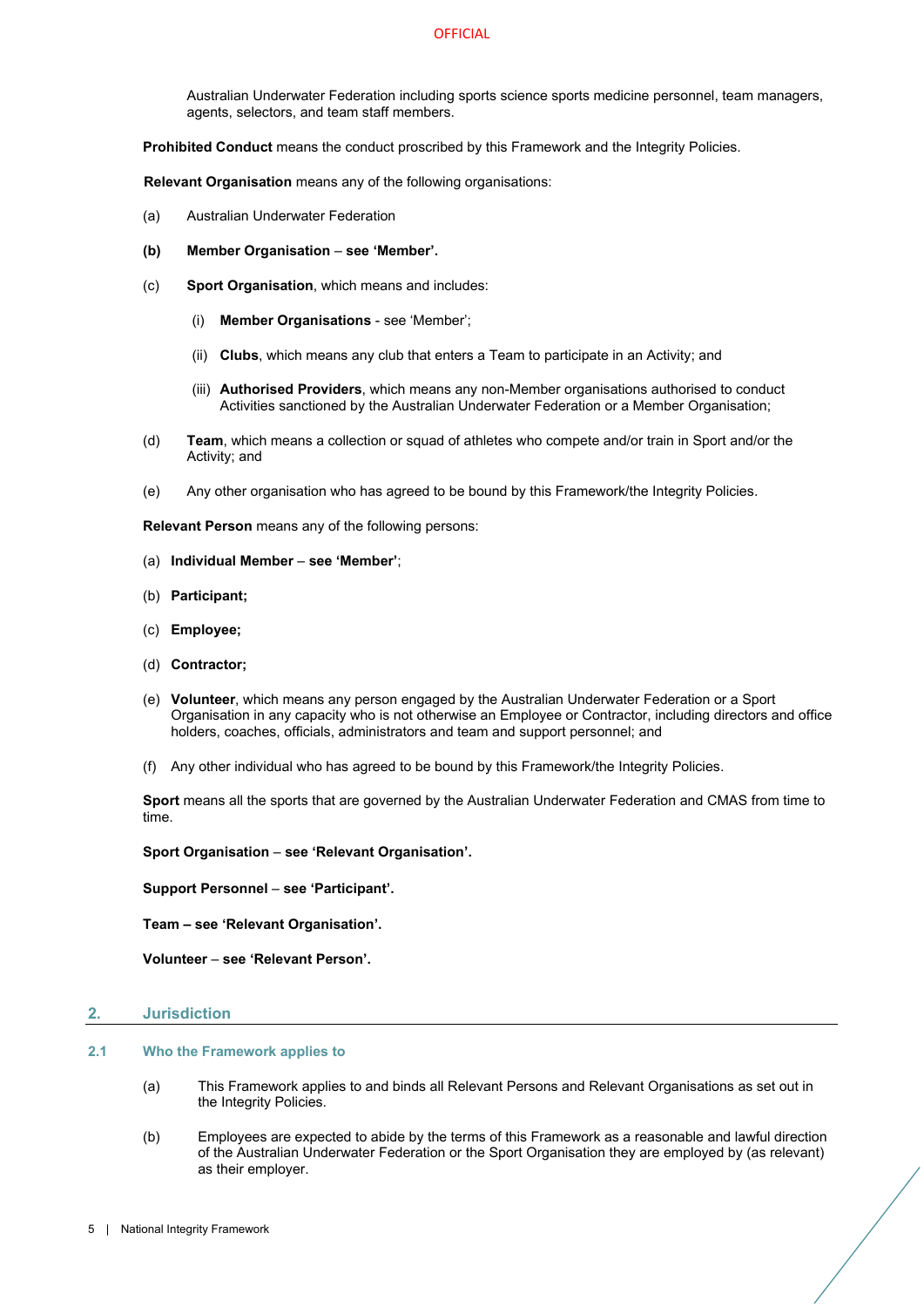#### **OFFICIAL**

- (c) The Australian Underwater Federation and Sport Organisations must ensure that all Contractors and Volunteers are contractually bound to abide by the terms of this Framework.
- (d) By participating in an Activity, a Participant is deemed to have agreed to be bound by the Framework.
- (e) Any person or organisation who:
	- (i) has had a complaint made against them under the Complaints, Disputes and Discipline Policy; and
	- (ii) was bound by the Framework at the time the complaint was made or when they became aware that a complaint may be made;
	- (iii) would, for any reason, otherwise have ceased to be bound by this Framework at any time after the complaint was made or when they became aware that the complaint may be made,

remains bound by the Framework in respect of the complaint and any related complaint until the complaints process has been finalised in accordance with the Complaints, Disputes and Discipline Policy.

# <span id="page-5-0"></span>**3. Scope**

# <span id="page-5-1"></span>**3.1 Scope**

- (a) The National Integrity Framework comprises this Framework document and the Integrity Policies.
- (b) Nothing in this Framework limits the rights or obligations of any person under any other the Australian Underwater Federation policy, code of conduct or other relevant agreement.
- (c) This Framework does not override or limit the application of any laws of Australia or a state/territory.
- (d) The 'Summary' at the start of each Integrity Policy is not intended to be and should not be construed in any way as a complete and comprehensive overview of the relevant Integrity Policy. To the extent of any inconsistency, the operative provisions of the relevant Integrity Policy prevail.

# <span id="page-5-2"></span>**4. Prohibited Conduct**

#### <span id="page-5-3"></span>**4.1 Prohibited Conduct**

In addition to the Prohibited Conduct proscribed by the Integrity Policies, a Relevant Person or Relevant Organisation commits a breach of this Framework when they:

- (a) fail to report any Prohibited Conduct, as defined under this Framework or an Integrity Policy, to Sport Integrity Australia (or otherwise in accordance with the requirements of the relevant Integrity Policy) as soon as reasonably practicable;
- (b) deliberately or wilfully withhold information in relation to any possible Prohibited Conduct;
- (c) fail to provide further information or documentation as requested as part of a Complaint Process under this Framework, including a failure to fully and in good faith participate in an interview;
- (d) fail to comply with or enforce Disciplinary Measures imposed under the Complaints, Disputes and Discipline Policy; or
- (e) knowingly provide any inaccurate and/or misleading information during the course of any investigation or proceedings under this Framework.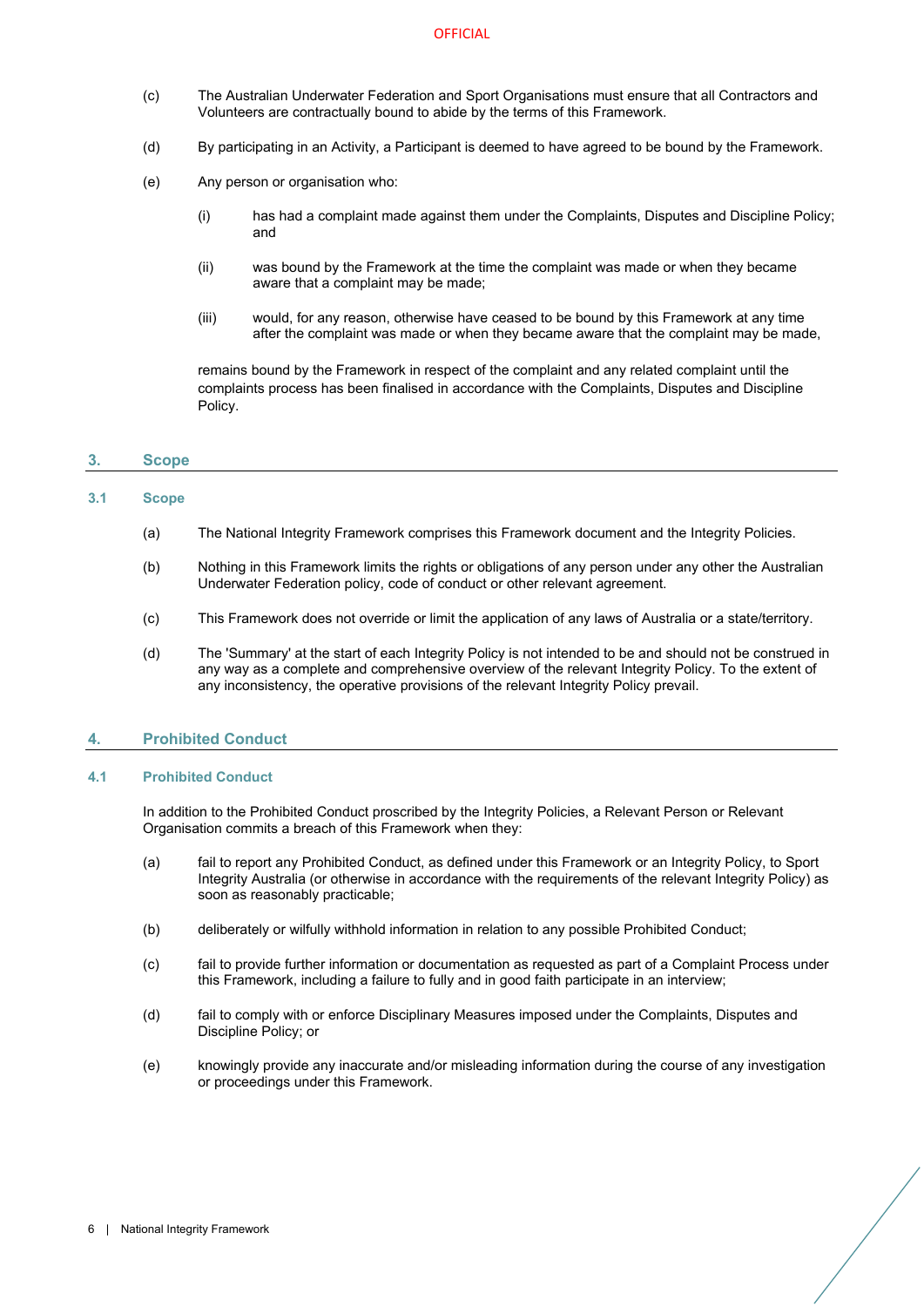#### <span id="page-6-0"></span>**4.2 Additional matters**

- (a) Where conduct may constitute 'Prohibited Conduct' under this Framework or any Integrity Policy but is a Protected Disclosure with respect to the Australian Underwater Federation it must be dealt with under Australian Underwater Federation's whistle-blower policy.
- (b) The Australian National Anti-Doping Policy will prevail to the extent of any inconsistency with this Framework in all instances. Any allegation relating to a breach or possible breach of Australian National Anti-Doping Policy will be dealt with under that policy.
- (c) Nothing in this Framework or the Integrity Policies prevents the the Australian Underwater Federation Board from referring any alleged Prohibited Conduct or criminal conduct to a relevant law enforcement agency.

#### <span id="page-6-1"></span>**5. Australiuan Underwater Federation's Responsibility to Manage Framework**

#### <span id="page-6-2"></span>**5.1 Responsibility for the management of the Framework**

- (a) The Australian Underwater Federation will ensure that it has an Integrity Unit<sup>[1](#page-6-4)</sup>, headed by a National Integrity Manager who shall report, directly or indirectly, to the Board.
- (b) The National Integrity Manager is responsible for the implementation, management, reporting and review of this Framework within the Australian Underwater Federation.
- (c) The Australian Underwater Federation will ensure that it appoints a Complaints Manager[2](#page-6-5) for the purposes of the Complaints, Disputes and Discipline Policy.

# <span id="page-6-3"></span>**5.2 National Integrity Manager**

The National Integrity Manager will:

- (a) be responsible for the supervision and administration of this Framework, the Integrity Policies and the associated education programs;
- (b) monitor the compliance of any Sanctions;
- (c) act in a professional, discreet, and confidential manner in undertaking the obligations of their role under this Framework;
- (d) be responsible for ensuring that this Framework and the Integrity Policies are regularly reviewed, and any required amendments are approved by the Australian Underwater Federation Board; and
- (e) will provide the Australian Underwater Federation Board with regular reports of:
	- (i) information relating to Alleged Breaches and Prohibited Conduct under the Integrity Policies;
	- (ii) the operation of and overall compliance with the Integrity Policies; and
	- (iii) any education programs that Participants have been required to undertake.

 $\overline{\phantom{a}}$ 

<span id="page-6-4"></span><sup>1</sup> The size of the Integrity Unit is to be determined by the AUSTRALIAN UNDERWATER FEDERATION based on the volume, nature, and seriousness of integrity issues within its sport and available financial resources. For the avoidance of doubt, the Integrity Unit may, if appropriate, solely comprise the National Integrity Manager.

<span id="page-6-5"></span><sup>2</sup> AUF may appoint the same person to be both the Complaints Manager and the National Integrity Manager.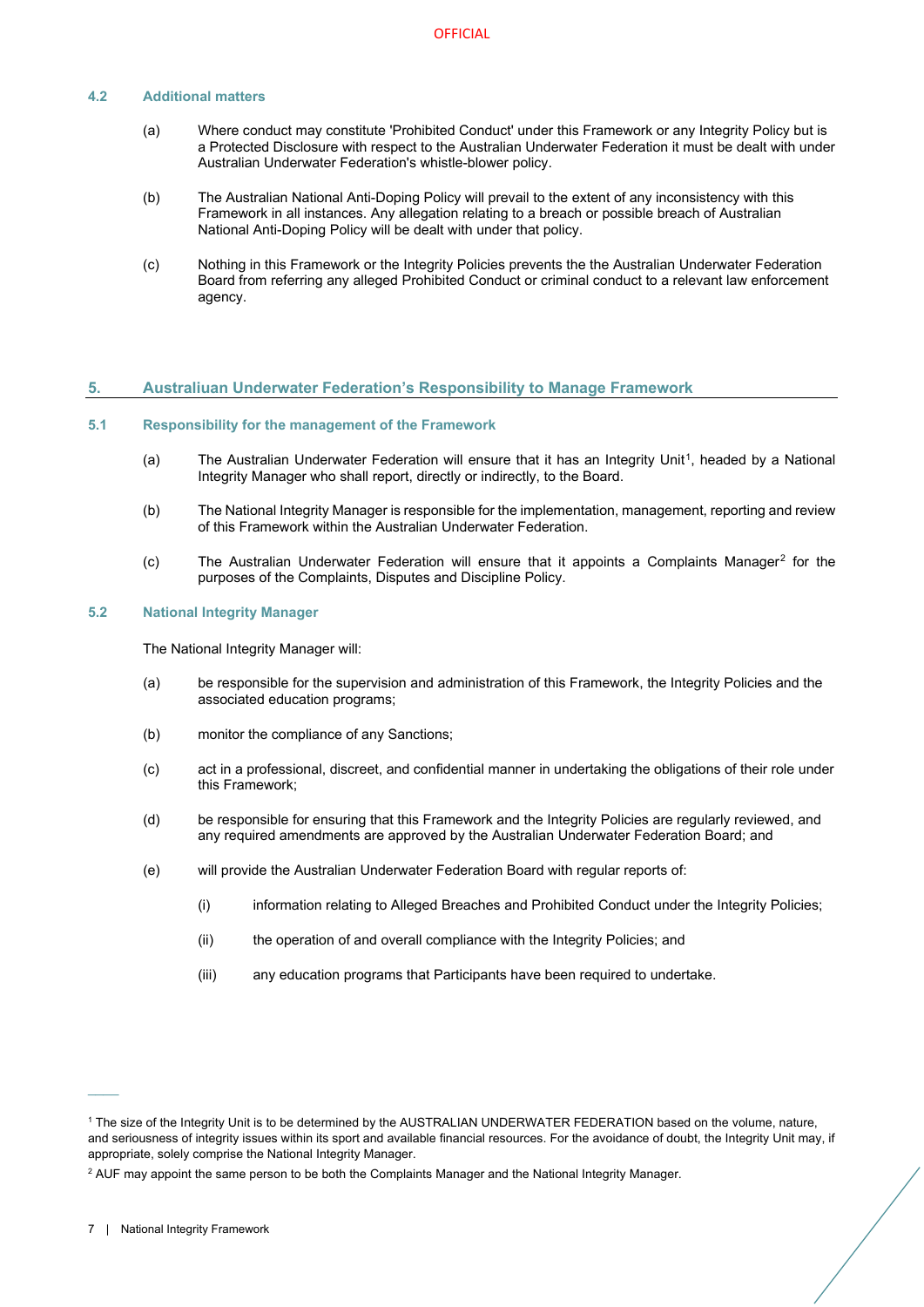# <span id="page-7-0"></span>**5.3 Complaints Manager**

The Complaints Manager will be the point of contact between the Australian Underwater Federation and Sport Integrity Australia in relation to the functions of the Complaints, Disputes and Discipline Policy and will have such responsibilities as set out in that policy.

#### <span id="page-7-1"></span>**5.4 Reporting to Sport Integrity Australia**

The Australian Underwater Federation must ensure that they report all matters to Sport Integrity Australia as required by the Integrity Policies, which includes:

- (a) any alleged Prohibited Conduct or criminal conduct that the Australian Underwater Federation has referred/reported to a relevant law enforcement agency;
- (b) any information required to be reported or notified to Sport Integrity Australia under the Competition Manipulation and Sports Wagering Policy; and
- (c) the outcome of any Resolution Process under the Complaints, Disputes and Discipline Policy.

#### <span id="page-7-2"></span>**5.5 Education**

- (a) With the support of Sport Integrity Australia, the Australian Underwater Federation will plan, implement, and maintain an education strategy that incorporates material addressing the matters covered by each Integrity Policy.
- (b) The National Integrity Manager will, from time to time, direct certain Participants to undertake education programs, which will be relevant and proportionate to their level of participation in Sport and the associated integrity risks.

# <span id="page-7-3"></span>**5.6 Recruitment of Employees and Volunteers**

- (a) The Australian Underwater Federation and Sport Organisations should conduct any appropriate background checks required by an Integrity Policy for prospective Employees, Contractors and Volunteers to screen for prior conduct that would constitute a breach of this Framework or the Integrity Policies.
- (b) The Australian Underwater Federation and Sport Organisations should undertake induction processes for Employees, Contractors and Volunteers that incorporate familiarisation with this Framework and the Integrity Policies, and other sports integrity education and training as determined by the Australian Underwater Federation from time to time.

# <span id="page-7-4"></span>**6. Additional Responsibilities**

#### <span id="page-7-5"></span>**6.1 Relevant Organisation responsibilities**

In addition to that required under the Integrity Policies, the Australian Underwater Federation and Member Organisations shall:

- (a) implement and comply with this Framework;
- (b) ensure that all other policies, rules, and programs that apply to Relevant Persons and Relevant Organisations are consistent with this Framework;
- (c) use its best efforts to assist Relevant Persons and Relevant Organisations to fulfil their responsibilities under this Framework;
- (d) publish, distribute, and promote this Framework and the Integrity Policies (and any updates from time to time) and shall be responsible for making such documents available and accessible to Relevant Persons and Relevant Organisations; and
- (e) ensure its Employees and contractors act in a discreet and confidential manner in discharging their obligations under this Framework.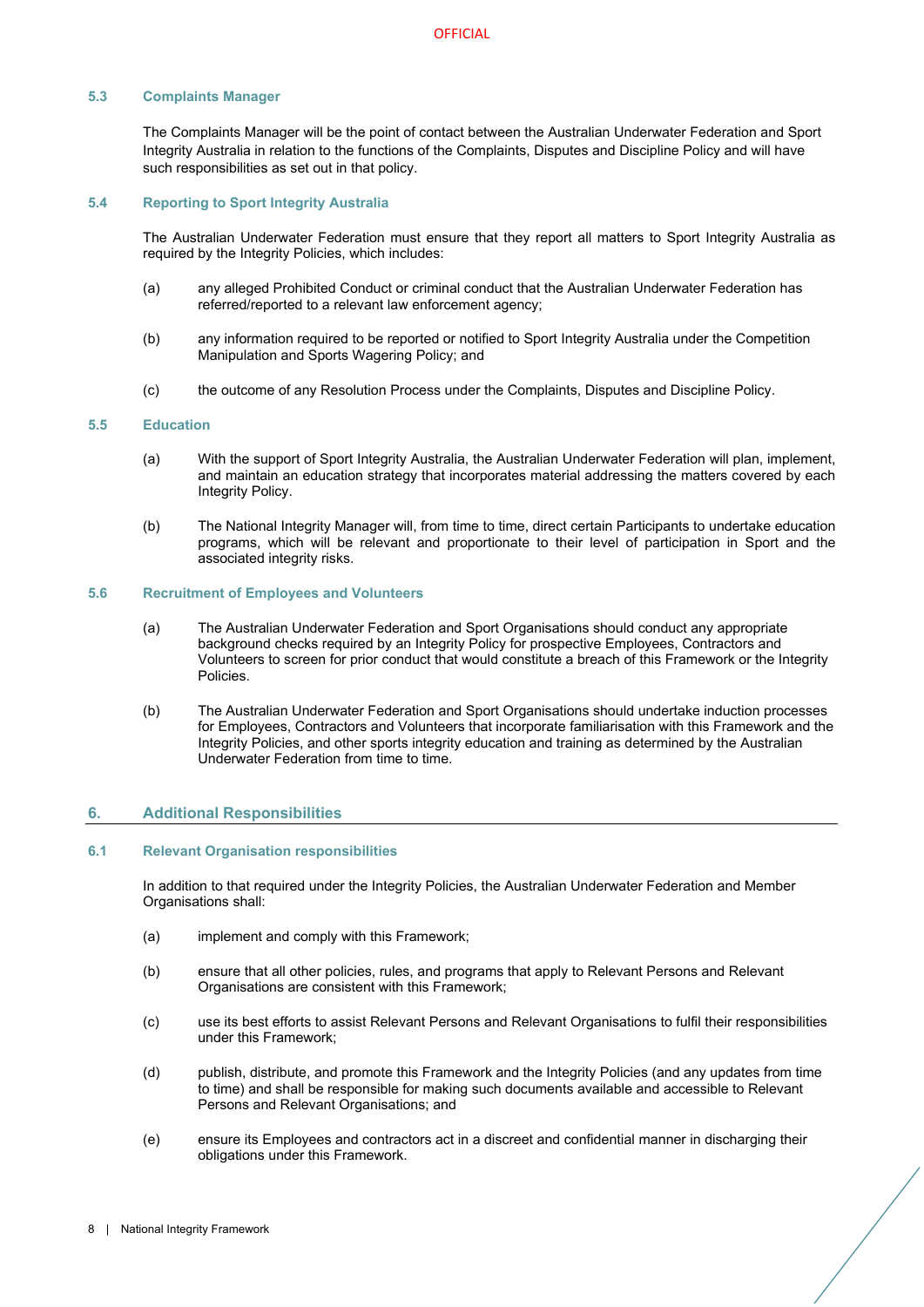- (f) recognise any Sanction imposed under this Framework;
- (g) take all necessary steps to enforce any Sanction imposed under this Framework;
- (h) assist in any investigation or proceedings regarding any Prohibited Conduct and ensure that they do not knowingly provide any inaccurate and/or misleading information during the course of any investigation or proceedings.

#### <span id="page-8-0"></span>**6.2 Relevant Person responsibilities**

In addition to that required under the Integrity Policies, Relevant Persons shall:

- (a) make themselves aware of the contents of this Framework;
- (b) comply with all relevant provisions of the Framework;
- (c) comply with any decisions and/or Sanctions imposed under the Framework.
- (d) undertake sports integrity education as directed by the National Integrity Manager;
- (e) assist in any investigation or proceedings regarding any Prohibited Conduct and ensure that they do not knowingly provide any inaccurate and/or misleading information during the course of any investigation or proceedings.

#### <span id="page-8-1"></span>**7. Complaints, Disputes & Discipline Policy**

The Complaints, Disputes and Discipline Policy applies to any alleged Prohibited Conduct, including reports of breaches, of this Framework or any Integrity Policy.

#### <span id="page-8-2"></span>**8. Interpretation & Other Information**

#### <span id="page-8-3"></span>**8.1 Application and Commencement**

- (a) This Framework is approved by the Board.
- (b) This Framework:
	- (i) commences on the date outlined on the front cover (**Commencement Date**);
	- (ii) is subject to Australian Underwater Federation's constitution and if there is any inconsistency, the constitution will prevail; and
	- (iii) when in force, is binding on all those listed in clause [2.1.](#page-4-1)

#### <span id="page-8-4"></span>**8.2 Amendment**

- (a) The Board may amend this Framework and the Integrity Policies from time to time at the direction of Sport Integrity Australia and such amendments will be effective on the date specified by the Board.
- (b) Member Organisations must adopt this Framework, including any amendments, in full and without amendment, as a policy under their constitution, within three (3) months of the date it is adopted by the Australian Underwater Federation

#### <span id="page-8-5"></span>**8.3 Inconsistency**

This Framework applies to each Integrity Policy. When interpreting an Integrity Policy, any provisions of that Integrity Policy inconsistent with this Framework apply to the extent of that inconsistency.

#### <span id="page-8-6"></span>**8.4 Interpretation**

The following rules of interpretation apply to the Framework and each Integrity Policy: